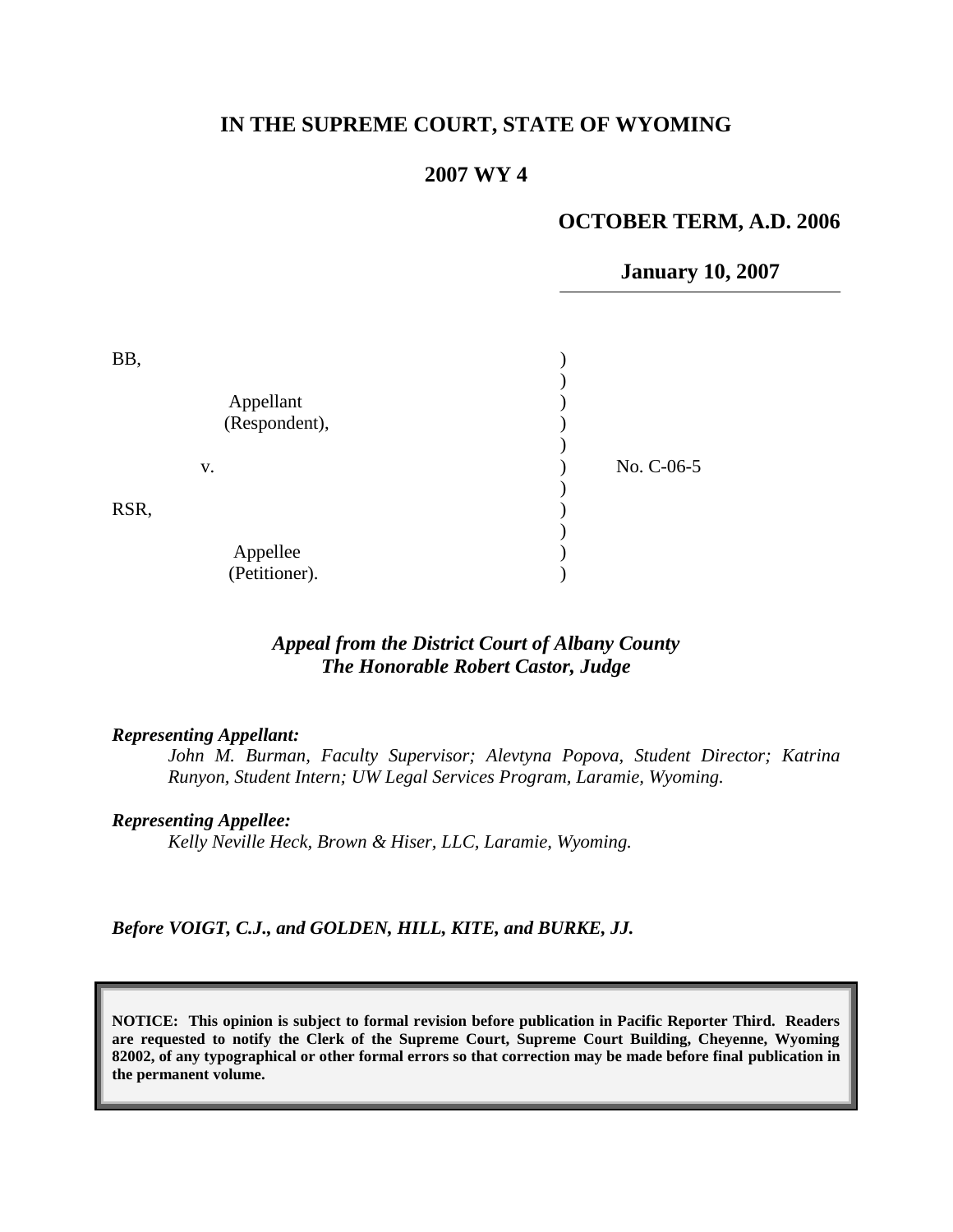## **BURKE, Justice.**

[¶1] Appellant, BB ("Mother"), appeals from the district court's order modifying custody and child support. We affirm.

## *ISSUES*

[¶2] Mother presents the following issues for review:

- I. Whether the district court erred in denying Mother's renewed motion for judgment on the pleadings?
- II. Whether the district court erred in finding a material change in circumstances allowing modification of child custody?

# *FACTS*

[¶3] Mother and RSR ("Father") are the parents of a daughter, born on August 17, 1995. On May 27, 1998, a default paternity order was entered adjudicating RSR as the father and granting physical custody to Mother. Father was ordered to pay child support and provide medical insurance. A visitation schedule was not established at that time. Thereafter, Father filed a petition for modification of the paternity order, but for reasons unclear from the record, the petition was never heard.

[¶4] Seven years later, Father filed a second petition for modification seeking custody or, in the alternative, a liberal visitation schedule. In the course of discovery, Father sought production of Mother's mental health records. Mother objected claiming the records were privileged. Both parties submitted briefs regarding the scope of the privilege, pursuant to Wyo. Stat. Ann. § 33-38-113 (LexisNexis 2005), in custody modification proceedings. After considering the issue, the district court ordered Mother to produce the records.

[¶5] Prior to trial, Mother filed a Motion for Judgment on the Pleadings claiming that Father's general allegation in his petition that a material change in circumstances had occurred justifying a change in custody was insufficient to provide fair notice of his claim against her.<sup>1</sup> The motion was denied. A trial on the petition for modification was held on

 $\overline{a}$ 

 $<sup>1</sup>$  The petition alleged:</sup>

Since the ORDER ESTABLISHING PATERNITY, CUSTODY AND SUPPORT was made and entered herein, conditions surrounding the child and the parties hereto have materially changed, and such changed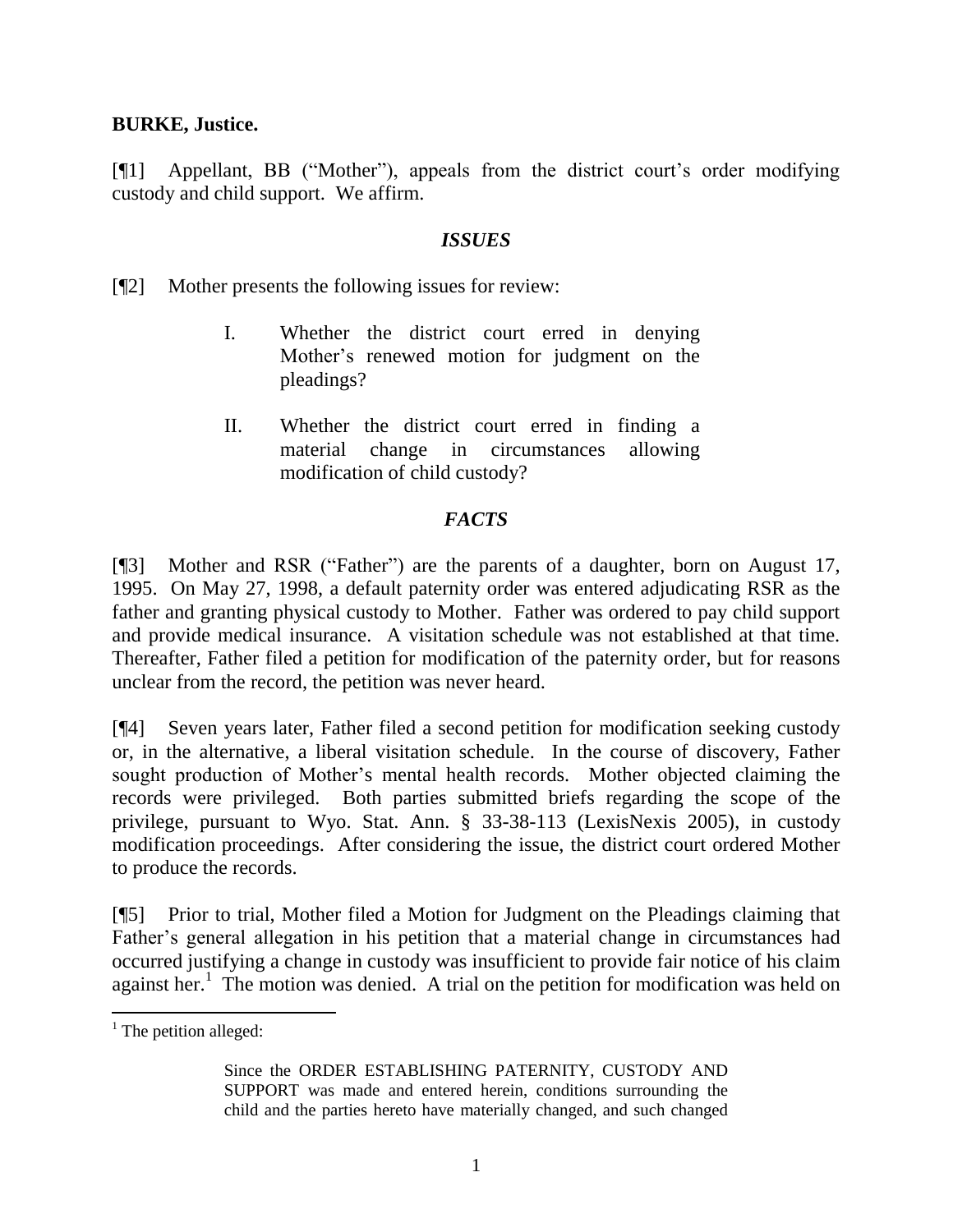December 12, 2005. After Father's opening statement, Mother renewed her motion for judgment on the pleadings. The district court denied the oral motion. At the conclusion of the trial, the district court entered its Order Modifying Order Establishing Paternity, Custody and Support on February 6, 2006, awarding custody of the minor child to Father. This appeal followed.

## *DISCUSSION*

[¶6] Before we begin our discussion of the issues, we must first address the scope of the record to be reviewed. As the appellant, Mother is required to provide this Court with a sufficient record to allow proper evaluation of the trial court's decision. *Beeman v. Beeman*, 2005 WY 45, ¶ 10, 109 P.3d 548, 551 (Wyo. 2005). The modification hearing was audio taped rather than stenographically recorded by a court reporter.<sup>2</sup> The appellate record contains the audio cassettes of the December 12, 2005, hearing and an "unofficial" transcription of those cassettes. W.R.A.P. 3.02 governs submission of transcripts for purposes of an appeal and provides in pertinent part:

> (b) In all cases other than criminal and juvenile matters, if the proceedings in the trial court were stenographically reported by an official court reporter, appellant shall, contemporaneously with the filing of the notice of appeal, file and serve on appellee a description of the parts of the transcript which appellant intends to include in the record and unless the entire transcript is to be included, a statement of the issues appellant intends to present on appeal. If an

> conditions and circumstances render it necessary and advisable that the provisions of the custody of the child in the decree and other orders reviewed by the Court, and that primary residential custody and control of the minor child be granted to Father, subject to the reasonable visitation rights of the mother at all reasonable times and places to be determined by the Court.

 $\overline{a}$ 

 $2$  This case began as a paternity action. Although not clear from the record, it appears the proceeding may have been audio recorded, in part, due to U.R.D.C. 907 entitled, Electronic Audio Record for Paternity Cases, which provides: "[t]he district court in its discretion may comply with any requirements to report cases pursuant to Wyo. Stat. Ann. § 14-2-408 by providing an electronic audio record of the proceedings." We also note that a circuit court judge was assigned this case as authorized by Wyo. Stat. Ann. § 5-3-112 (LexisNexis 2005). Although circuit courts are permitted to electronically record proceedings, when assigned cases from the district court, the law and rules governing the district court and appeals therefrom apply. *See,* Wyo. Stat. Ann. § 5-9-139 (LexisNexis 2005) (authorizing electronic recordings); Wyo. Stat. Ann. § 5-9-140 (LexisNexis 2005) (requiring the circuit court to appoint an official stenographer to furnish and certify a transcript of the electronic recording); Wyo. Stat. Ann. § 5-3- 112(b) (LexisNexis 2005) (requiring laws and rules of district court to apply to the case or proceeding assigned).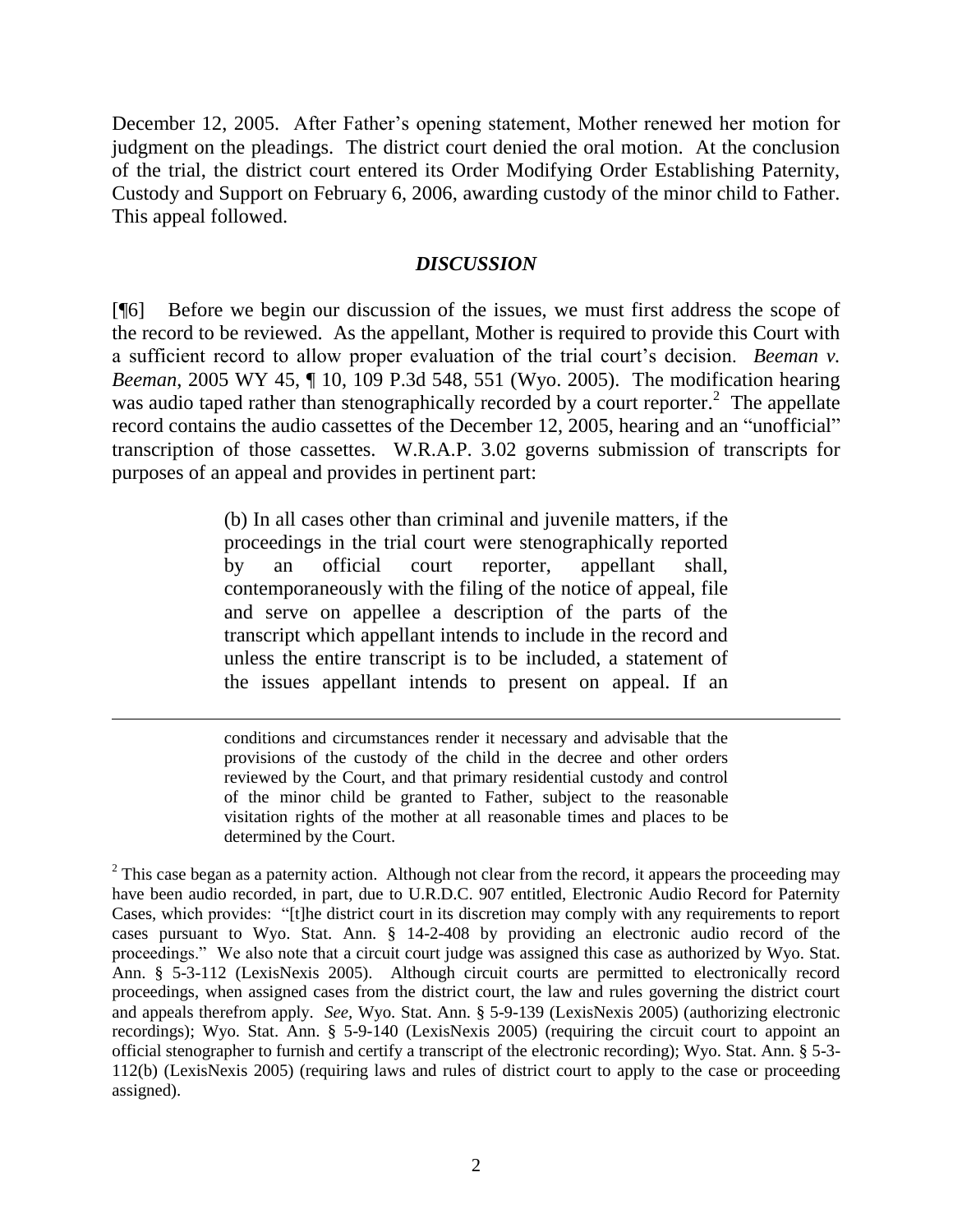appellant intends to assert on appeal that a finding or conclusion is unsupported by the evidence or contrary to the evidence, appellant shall include in the record a transcript of all evidence relevant to such finding or conclusion. If appellee deems a transcript of other parts of the proceedings to be necessary appellee shall, within 15 days after service of the designation of the partial transcript by appellant, order such parts from the reporter or procure an order from the trial court directing appellant to do so. At the time of ordering, a party must make arrangements satisfactory to the reporter for payment of the cost of the transcript.

(c) If the proceedings in the trial court were electronically recorded, the audio record of the proceedings shall be received by the district court, sitting as an appellate court, as prima facie evidence of the facts, testimony, evidence and proceedings in such audio record. No transcript of the proceedings shall be required, unless the district court finds that a transcript, or portion, is necessary for appellate disposition. If discretionary review is granted by the supreme court, the parties shall prepare a transcript in accordance with subsection (b) above.

(d) **All transcripts of testimony, evidence and proceedings shall be certified by the official court reporter, or such other person designated by the trial court to prepare the transcript, to be true and correct in every particular, and when certified it shall be received as prima facie evidence of the facts, testimony, evidence, and proceedings set forth in the transcript**. The transcript format shall be 8 1/2 x 11 inches and a maximum of 25 lines per page and no more than 10 characters per inch. The reporter shall indicate at the bottom of each page the name of the witness, the name of counsel examining, and the type of examination (e.g., direct, cross). Appended to the transcript shall be a table with page references reflecting the names of the witnesses, the type of examination and the points at which exhibits were offered and admitted or refused. The reporter shall file the original of the completed transcript with the clerk of the trial court within the time fixed or allowed by these rules. The transcript shall be certified by the clerk as a part of the trial court record.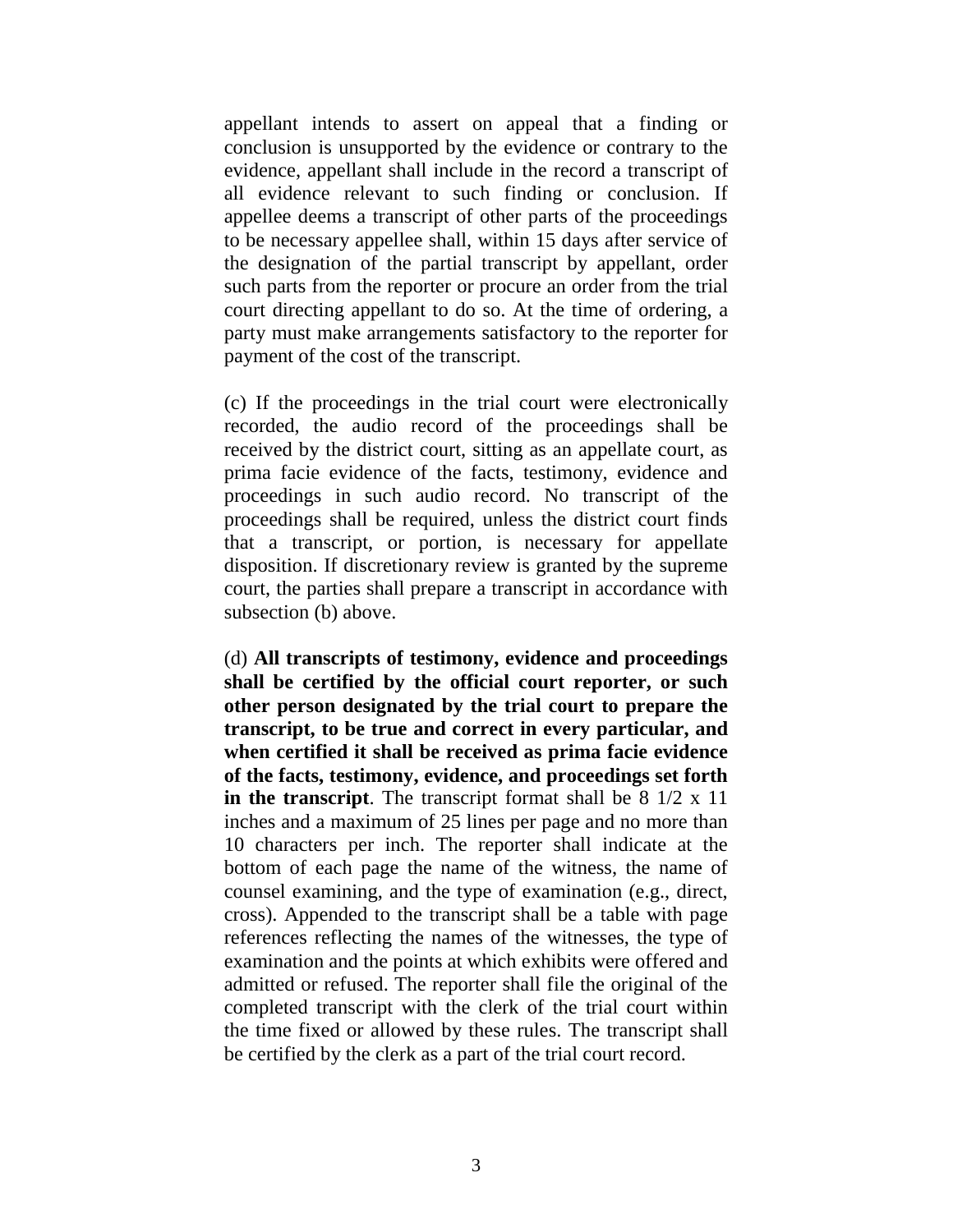(Emphasis added.) Because W.R.A.P. 3.02(d) requires a certified transcript for review on appeal, a question arises regarding whether Mother's "unofficial" transcript is sufficient to meet the requirements of our appellate rules.

[¶7] We discussed the necessity of providing a proper transcript under former W.R.A.P. 4.02 (now W.R.A.P. 3.02) in *Lindsey v. State,* 725 P.2d 649, 652 (Wyo. 1986):

> Although Lindsey does not present this contention we also note that, in accordance with Rule 4.02, W.R.A.P., the failure to transcribe the tape recordings would be a ground for not considering them.

. . .

It has been a long-standing policy of this court that the record on appeal should include a **proper transcript** of the proceedings in the trial court, and **in the absence of a properly certified transcript of those proceedings this court will not consider them**. *Salt River Enterprises v. Heiner,* Wyo., 663 P.2d 518, 520 (1983), citing *Roy v. Union Mercantile Company*, 3 Wyo. 417, 26 P. 996 (1891); *In re Basin State Bank*, 43 Wyo. 1, 296 P. 1074 (1931); *Northwestern Terra Cotta Company v. Smith-Turner Hotel Company*, 47 Wyo. 190, 33 P.2d 915 (1934). **An alternative to a transcript is recognized in Rule 4.03, W.R.A.P., which permits the appellant to prepare a statement of the evidence**, to be approved by the district court in those instances in which a transcript is unavailable. Delphine Lindsey did not pursue that alternative for a transcript in this case.

(Emphasis added and footnote omitted.) Despite Lindsey's noncompliance with our appellate rules, we chose, in the interest of justice, to review the materials submitted. *Id*. However, in doing so, we explained that:

> We do not intend to recede from our rule that a transcript rather than the electronic recordings should be provided in this court if claims of error are asserted based upon matters in the record and no statement of the case has been prepared in accordance with Rule 4.03, W.R.A.P.

*Id.* at 652-653.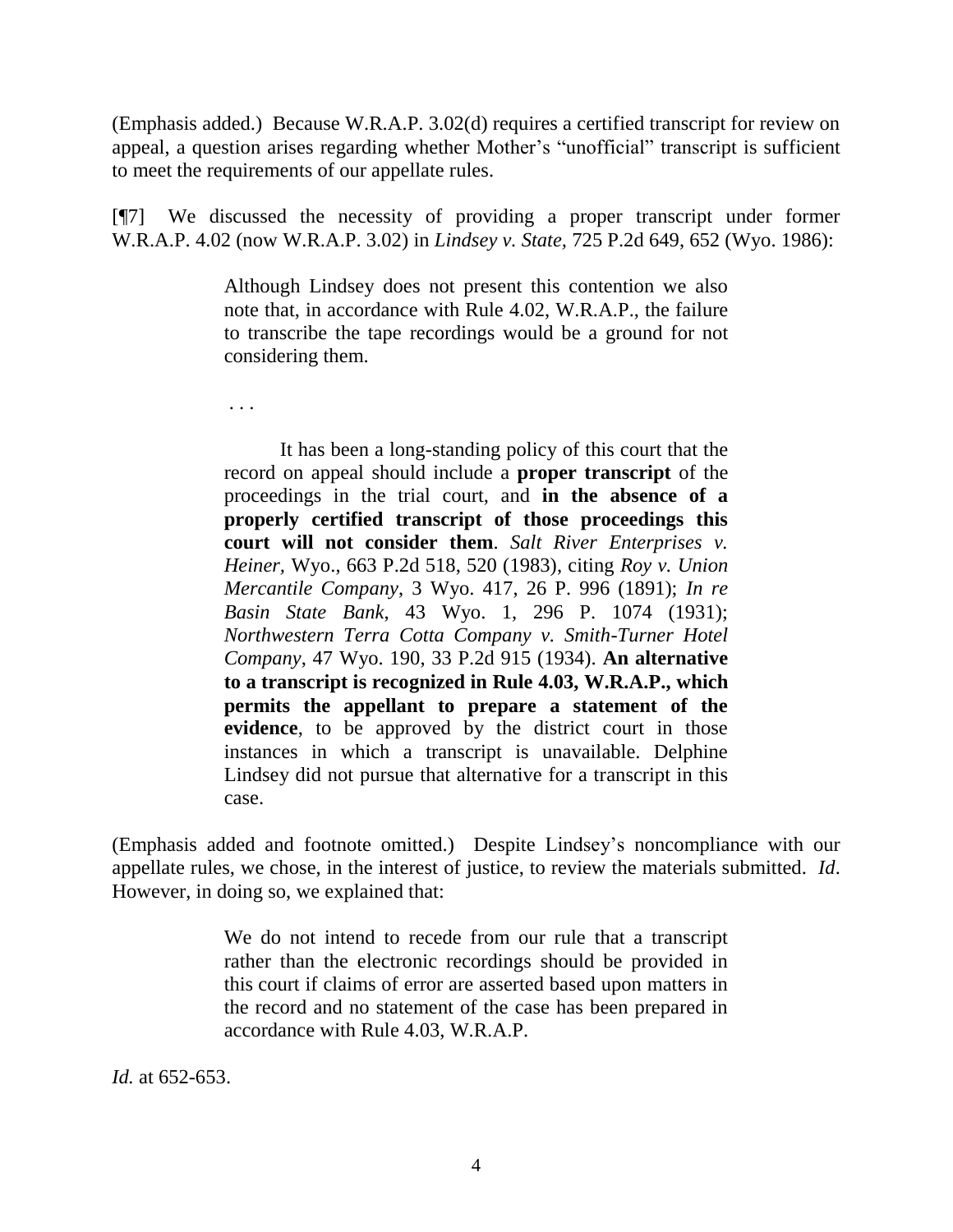[¶8] The case before us differs slightly from *Lindsey* in that a transcript of the electronic recordings was provided. However, the transcript is still insufficient because it was not certified in accordance with W.R.A.P.  $3.02(d)$ .<sup>3</sup> A properly certified transcript serves an essential function. When certified, a transcript is received as prima facie evidence of the facts, testimony, evidence, and proceedings set forth in the transcript. W.R.A.P. 3.02(d). An uncertified transcript is unreliable. For example, the "unofficial" transcript in this case contains many instances where blank spaces were left and notations made because the tapes were inaudible. The transcript omits testimony in places where it appears a new tape was inserted. The transcript also reflects a summary of testimony made by the court because it inadvertently failed to record a portion of the proceeding. We note also that if a certified transcript is unattainable, an appellant may provide an adequate appellate record by complying with W.R.A.P. 3.03 and may find an unofficial transcript helpful in that regard. 4

[¶9] Although we could decline consideration of the unofficial transcript, Father did not object to the state of the record and referred to the unofficial transcript throughout his appellate brief. In light of the important interests at stake and the lack of objection by Father, we have, in the exercise of our discretion, determined that review of the record as reflected by the unofficial transcript is appropriate.

# **I. Motion for Judgment on the Pleadings**

[¶10] Mother claims the district court erred when it denied her motion for judgment on the pleadings. She asserts that such judgment was proper because Father's petition for modification was technically deficient. Mother contends that Father failed to assert any issues of material fact to support the alleged material change in circumstances. She claims that, as a result of Father's lack of specificity, she was unable to adequately prepare a defense.

[ $[$ [11] Motions for judgment on the pleadings are authorized by W.R.C.P. 12 $(c)$ , which provides: "[a]fter the pleadings are closed but within such time as not to delay the trial, any party may move for judgment on the pleadings." We have stated that "[a] defendant is entitled to judgment on the pleadings if the undisputed facts appearing in the pleadings, supplemented by any facts of which the trial court may take judicial notice, establish that no relief can be granted." *Johnson v. Griffin*, 922 P.2d 860, 861-62 (Wyo. 1996). "Our review is akin to consideration of a motion to dismiss under W.R.C.P. 12(b)(6) for failure

 $\overline{a}$ 3 The "unofficial" transcript also fails to comply with the other technical requirements set forth in W.R.A.P. 3.02(d).

<sup>&</sup>lt;sup>4</sup> No such attempt was made in the matter here. We would be able to consider an unofficial transcript, or relevant portions thereof, if incorporated into a properly approved and settled W.R.A.P. 3.03 statement of the evidence.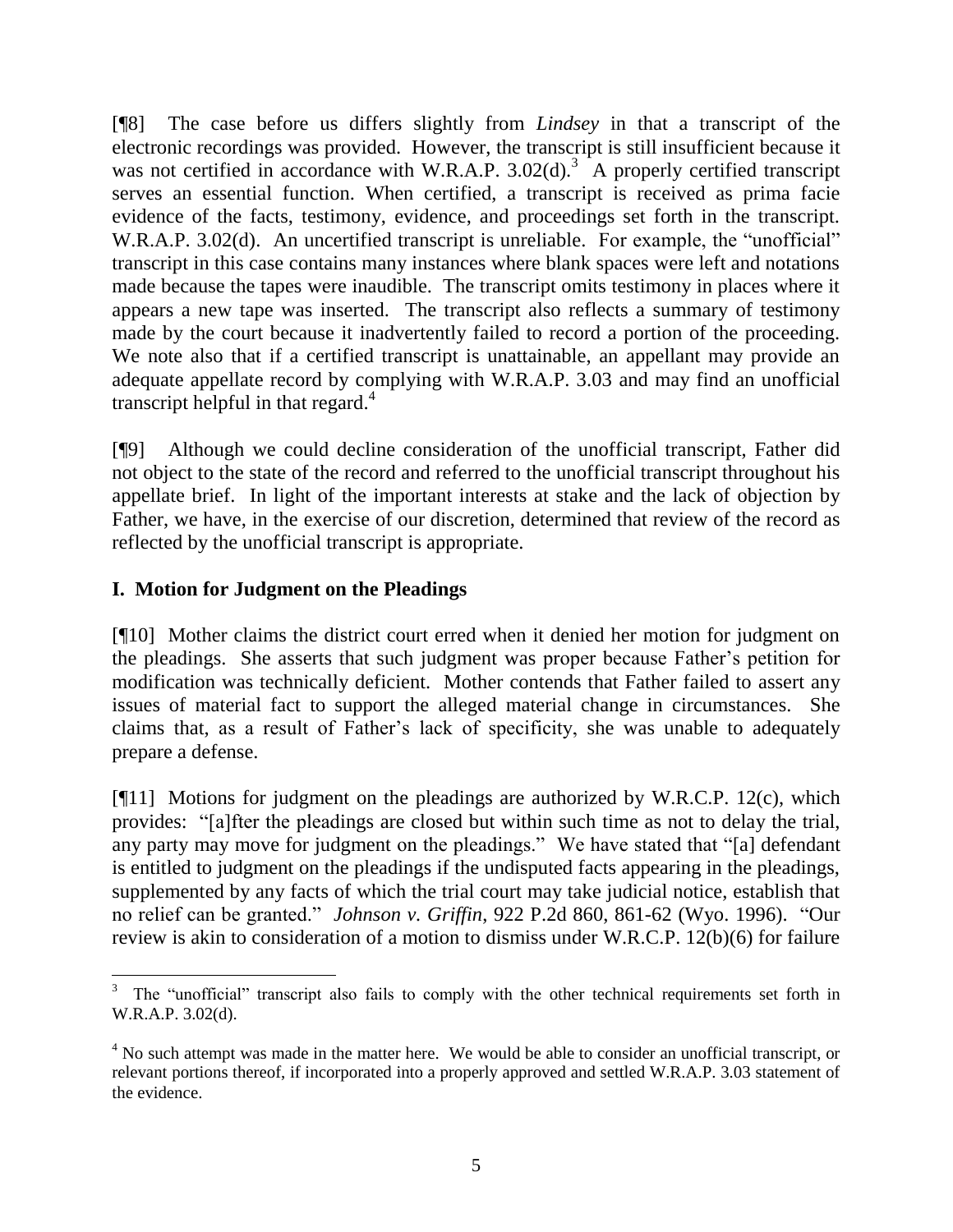to state a claim upon which relief can be granted. We consider the allegations of the complaint to be true, and view them in the light most favorable to the plaintiff." *[Box L](http://www.lexis.com/research/xlink?app=00075&view=full&searchtype=get&search=2004+WY+75)  Corp. v. Teton County*[, 2004 WY 75, ¶ 2, 92 P.3d 811, 813 \(Wyo. 2004\)](http://www.lexis.com/research/xlink?app=00075&view=full&searchtype=get&search=2004+WY+75) (internal citation omitted).

[¶12] In his petition, Father generally alleged that the "conditions surrounding the child and the parties hereto have materially changed." We have previously determined that notice pleading is recognized by our rules of civil procedure. *[Jackson State Bank v.](http://www.lexis.com/research/xlink?app=00075&view=full&searchtype=get&search=837+P.2d+1081)  Homar*[, 837 P.2d 1081, 1085](http://www.lexis.com/research/xlink?app=00075&view=full&searchtype=get&search=837+P.2d+1081) (Wyo. 1992); W.R.C.P. 8(a)(1). "Technical forms of pleading are not required under the rules. . . ." *Id.* at 1086. Rather, the "obligation of every pleader [is] to apprise his adversary of the nature of the claim against him." *Id.* at 1085.

[¶13] In light of these standards, we agree with the district court that Father's general allegation was sufficient to apprise Mother of the nature of the claim against her. Although Mother contends that she arrived at trial with very little knowledge concerning the specific facts to support Father's claim, those facts could have been fleshed out during the discovery process.<sup>5</sup> In *Watts v. Holmes*[, 386 P.2d 718, 719 \(Wyo. 1963\),](http://www.lexis.com/research/xlink?app=00075&view=full&searchtype=get&search=386+P.2d+719) we explained that:

> to the pleadings is assigned the task of general notice giving; the task of narrowing and clarifying the basic issues, ascertaining the facts relative to those issues, is the role of deposition-discovery process aided by the pretrial hearing. In other words, a pleading should give notice of what an adverse party may expect, and issues should be formulated through deposition-discovery processes and pretrial hearings.

We find no error in the district court's denial of Mother's motion for judgment on the pleadings.

 $\overline{a}$ 

 $5$  We also note that Mother did not file a motion for a more definite statement pursuant to W.R.C.P. 12(e), which provides:

If a pleading to which a responsive pleading is permitted is so vague or ambiguous that a party cannot reasonably be required to frame a responsive pleading, the party may move for a more definite statement before interposing a responsive pleading. The motion shall point out the defects complained of and the details desired. If the motion is granted and the order of the court is not obeyed within 10 days after notice of the order or within such other time as the court may fix, the court may strike the pleading to which the motion was directed or make such order as it deems just.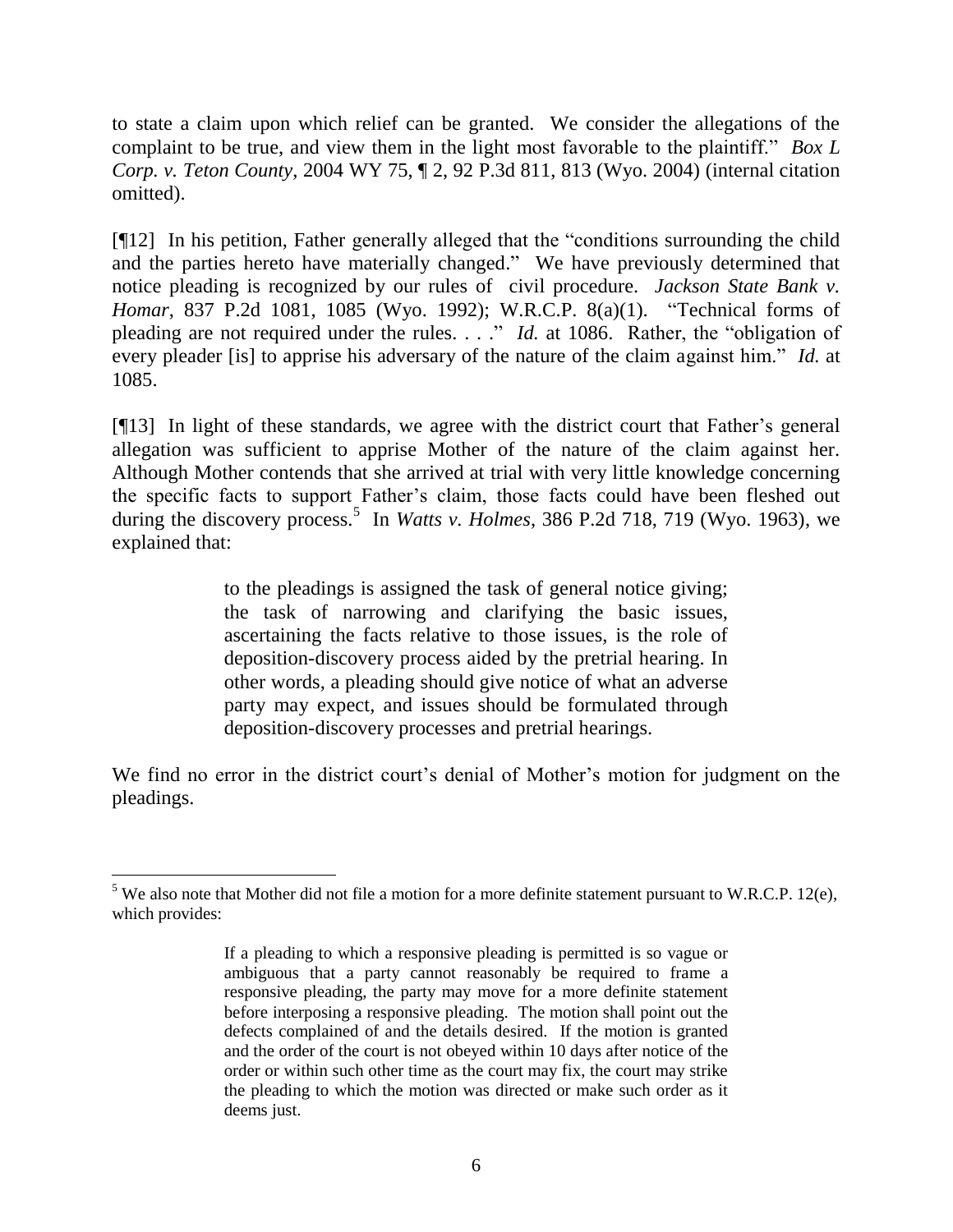## **II. Modification of Child Custody**

[¶14] Mother next challenges the district court's decision to modify custody. First, she claims the district court improperly relied on evidence pertaining to the parties' lifestyles prior to the May 27, 1998 order ("pre-order evidence") to show a material change in circumstances. Second, she claims the district court erred in ordering the discovery of her mental health records.

[¶15] Wyo. Stat. Ann. § 20-2-204(c) (LexisNexis 2005) provides in pertinent part:

(c) A court having jurisdiction may modify an order concerning the care, custody and visitation of the children if there is a showing by either parent of a material change in circumstances **since the entry of the order in question** and that the modification would be in the best interests of the children pursuant to W.S.  $20-2-201(a)$ ...

(Emphasis added.) Father, as the party seeking modification of child custody, has the burden of establishing that a change in circumstances affecting the child's welfare has occurred after the entry of the initial decree, that the change warrants modification of the decree, and that the modification will be in the best interests of the child. *DJG v. MAP*, 883 P.2d 946, 947 (Wyo. 1994). The modification of a paternity decree respecting custody of a child lies within the sound discretion of the trial court. *Id*.

> This [C]ourt will not interfere with the decision of the trial court in child custody questions unless there is a procedural error or unless there is shown to be a clear abuse of discretion. A court does not abuse its discretion unless it acts in a manner which exceeds the bounds of reason under the circumstances, as is said to mean an error of law committed by the court under the circumstances.

*Id.* "Under this standard, we view the evidence in the light most favorable to the district court's determination. We give the prevailing party all favorable inferences and do not consider the evidence presented by the unsuccessful party." *Selvey v. Selvey*, 2004 WY 166, ¶ 15, 102 P.3d 210, 214 (Wyo. 2004) (internal citation omitted). The admission of evidence is a matter left to the sound discretion of the district court. *Brown v. Michael Pryor, P.C.,* 954 P.2d 1349, 1350 (Wyo. 1998). Evidentiary rulings will not be disturbed on appeal unless a clear abuse of discretion is demonstrated. *Id.*

[¶16] Mother contends the district court erred by permitting pre-order evidence as a benchmark to determine whether there had been a material change in circumstances.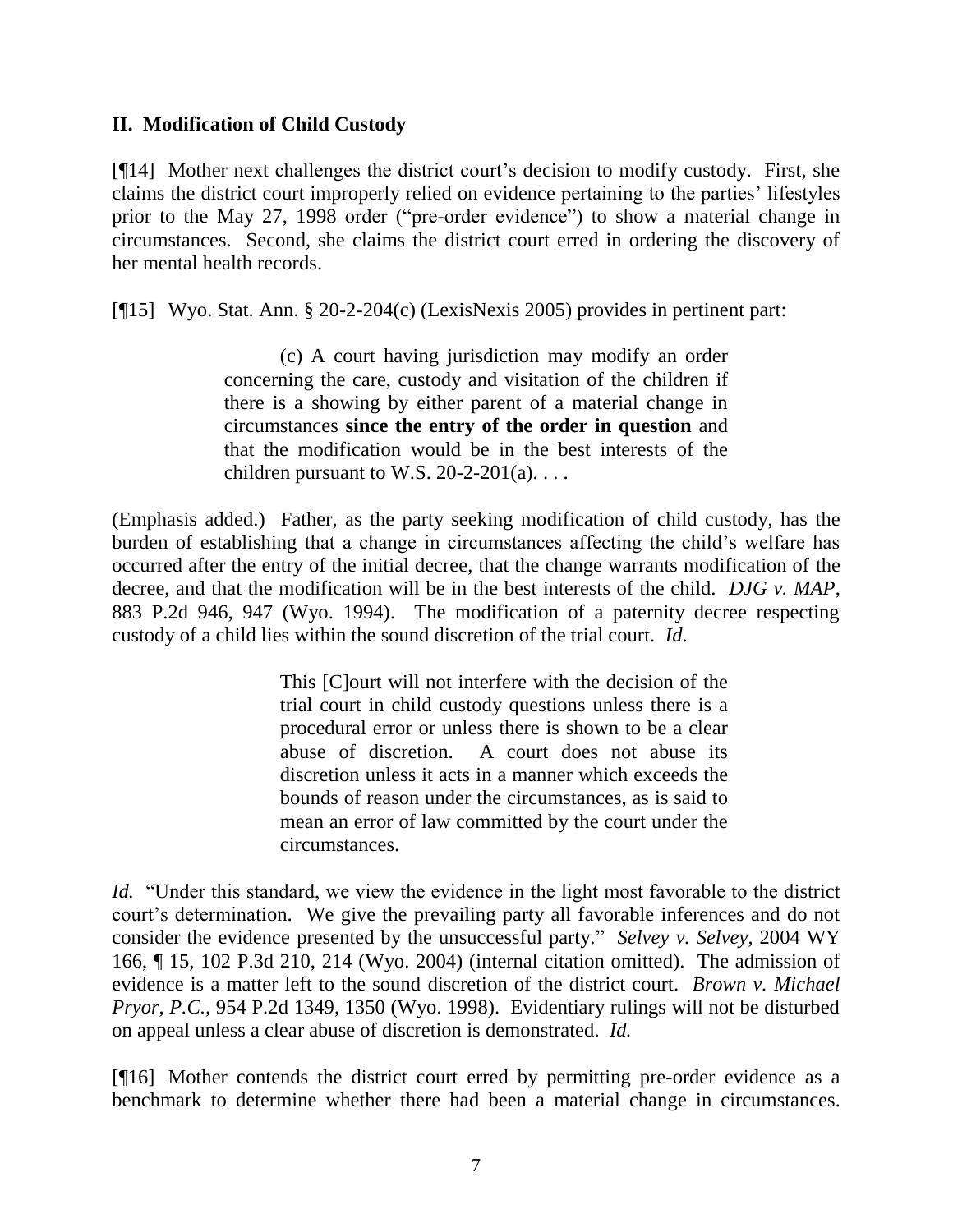Mother claims the district court improperly allowed Mother to be questioned by Father's attorney "about things which happened before the order" and allowed testimony by Father "relating to his childhood" over her objection.<sup>6</sup> In making her claim, Mother fails to identify any specific evidence that she considers improper. As the appellant, Mother "has the burden of directing our attention to those parts of the record on which [s]he relies." *State Sur. Co. v. Lamb Constr. Co.,* 625 P.2d 184, 191 (Wyo. 1981) (citing former W.R.A.P. 5.01(3); and *Dechert v. Christopulos*, Wyo., 604 P.2d 1039, 1044 (1980)). Mother's vague assertions unsupported by citation to the record do not comply with the requirements of W.R.A.P. 7.01(f)(1) and, therefore, we need not consider her contention. *See e.g., Weisbrod v. Ely*[, 767 P.2d 171, 176-177 \(Wyo. 1989\)](http://www.lexis.com/research/xlink?app=00075&view=full&searchtype=get&search=767+P.2d+176) (declining to consider the appellant's contention because he failed to comply with former W.R.A.P. 5.01(4), now W.R.A.P. 7.01(f)(1)).

[¶17] We would also point out that there is no indication that the district court improperly relied on pre-order evidence in making its determination that a material change in circumstances occurred. As explained by the district court:

> The first issue the Court considers is whether there has been a change of circumstances sufficient to warrant modification of the May 27, 1998 *Order Establishing Paternity, Custody, and Support*. The evidence indicates that there has been a significant, positive change in Father's life. He has secured stable employment and continues to advance in his career. He has become financially responsible for himself and his family for a number of years. Additionally, his home life is stable and healthy for a child: Father does not engage in illegal or disruptive behaviors; he is a devoted family man; and he has placed his family and [Daughter] at the forefront of his priorities. **Since 1998**, Father has shown steady and continuous progress toward becoming [a] positive role model and responsible parent. [Father] has greatly improved his situation to the point that he is in the best position to provide [Daughter] with a stable, loving, comfortable family environment. Taken together, these changes are significant and truly genuine.

**To the contrary, Mother's life since 1998 has been anything but responsible**. Her numerous encounters with the criminal justice system, failures to maintain employment;

 $\overline{a}$ 

 $6$  Mother concedes that pre-order evidence may be relevant for purposes of determining the best interests of the child. *See, e.g., Selvey*, 102 P.3d 210. She claims, however, that the admission of pre-order evidence served no valid purpose in this case.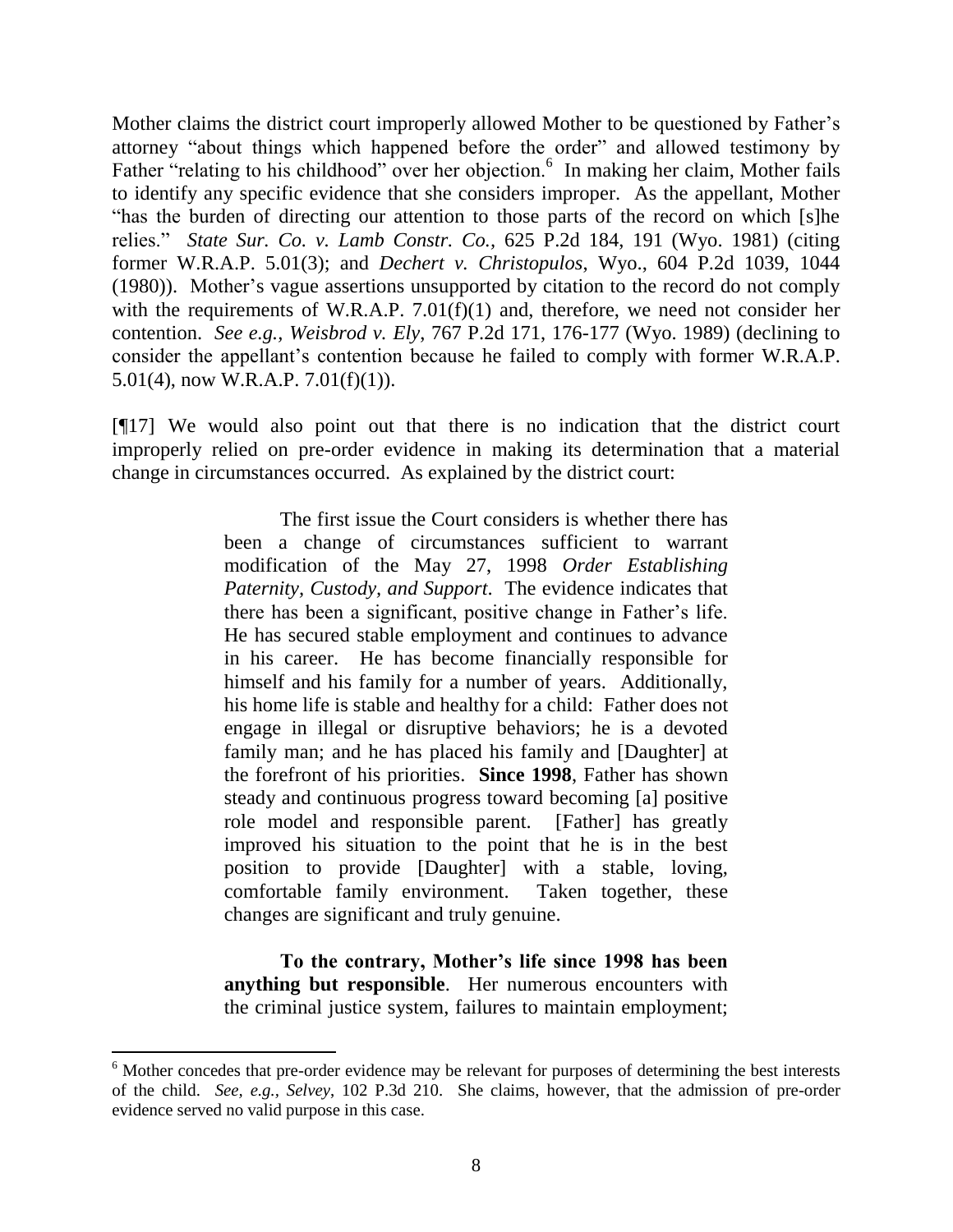disruptive relocations; and numerous relationships are a far cry from providing the stability that [Daughter] needs. She continues her general cycle of unemployment and, even when briefly employed, fails to arrange suitable supervision for her child. She and Mr. Brazelton testify to "dreams" that this Court finds somewhat unattainable given their past and present situation. Mother has done little to improve her life, to become independent and self sustaining, or to establish and maintain a stable family environment for herself and her children. True enough, Mother has shown some very recent improvement, but still has not shown an ability to care for or to provide any stability for her children for any significant period of time. However, late efforts to "patch" a dysfunctional lifestyle are simply insufficient. The fact that Mother has been employed for one month or that [Daughter] had, for the first time, managed no absences or tardies at school (so far this year) is not sufficient enough to convince this court that [Mother] will continue to improve her life for the benefit of her children. . . . In looking at the totality of the circumstances and the progress, or lack thereof, made by each parent **since 1998**, this Court easily concludes that Father's ability to act as a responsible parent has surged ahead of that of Mother. The fact that Mother has, at best, maintained her ability to act as a parent **consistent with her ability at the time of the 1998 Order** does not preclude a finding that there has been a material change of circumstances sufficient to warrant modification. *See Thompson v. Thompson,* 824 P.2d 557 (Wyo. 1992). In this case, the evidence indicates that there has, in fact, been a material change of circumstance sufficient to warrant modification.

(Emphasis added.) The decision letter reflects that the district court appropriately based its decision upon the change in circumstances occurring after entry of the 1998 order.

[¶18] Mother also challenges the district court's order requiring production of her mental health records. She claims the records were not discoverable because they are privileged. Father, on the other hand, claims the records are discoverable because Mother waived the privilege when she put her mental health at issue by asserting she is a fit and proper parent.

[¶19] We review a district court's ruling on discovery matters under our abuse of discretion standard. *[Harston v. Campbell County](http://www.lexis.com/research/xlink?app=00075&view=full&searchtype=get&search=913+P.2d+875) Mem. Hosp*., 913 P.2d 870, 875 (Wyo. [1996\).](http://www.lexis.com/research/xlink?app=00075&view=full&searchtype=get&search=913+P.2d+875) Despite the district court's order, Mother failed to produce her mental health